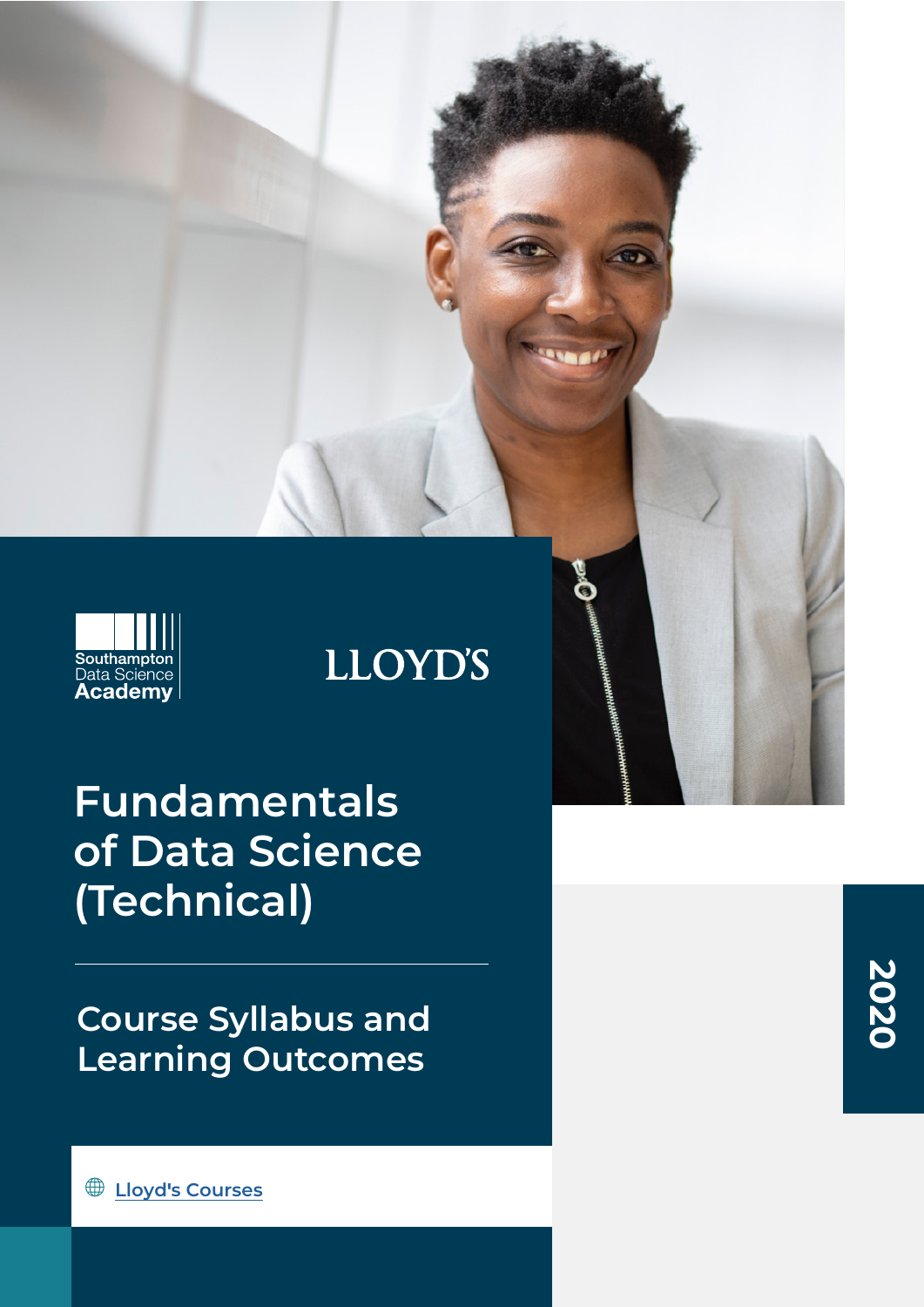

# **CONTENTS**

| <b>COURSE OVERVIEW</b>                                                                                                                                                                                                                                                                                                                                                                           | 03        |
|--------------------------------------------------------------------------------------------------------------------------------------------------------------------------------------------------------------------------------------------------------------------------------------------------------------------------------------------------------------------------------------------------|-----------|
| <b>COURSE STRUCTURE</b><br>- Weeks 1 - 8                                                                                                                                                                                                                                                                                                                                                         | 04        |
| <b>AIMS AND LEARNING OUTCOMES</b><br>- Hands-on Experience<br>- Technology Stack used for Exercises and Assignments                                                                                                                                                                                                                                                                              | 05        |
| <b>MODULES AND TOPICS</b><br>- Module 1:<br>Welcome and Course Information<br>- Module 2:<br>Introduction to Core Concepts and Technologies<br>- Module 3:<br>Data Collection and Management<br>- Module 4:<br>Data Analysis<br>Data Visualisation<br>- Module 5:<br>- Module 6: Module Reflections on the Future of Data Science<br>- Week 7 & 8: Hands-on Practice - Interactive Visualisation | $06 - 11$ |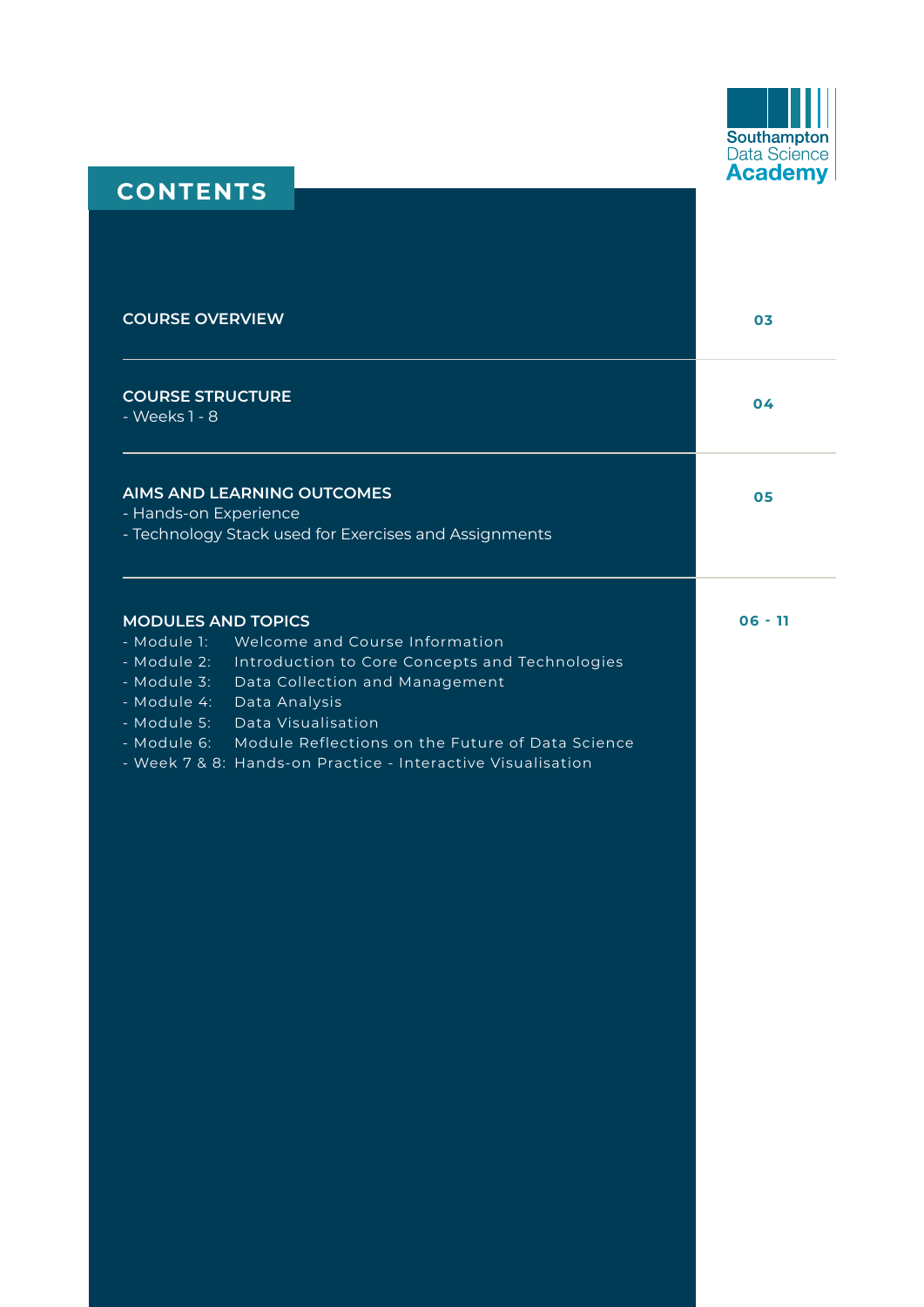

# **Course Overview**

## **Fundamentals of Data Science - Technical**

**Duration:** 8 weeks

**Number of hours:** 40 (includes tutorial support + self-study, assignments and peer discussions)

**Assignments:** Three assignments (each worth 33% of the final mark)

This course equips you with the theoretical knowledge and both practical and technical skills to participate in the flourishing data revolution, helping you to contribute to and benefit from the new data-driven economy. The course emphasises a hands-on approach to learning data skills, offering a number of interactive, online exercises that will let you try out many of the techniques and concepts covered in the taught material.

The course is broken into eight weeks.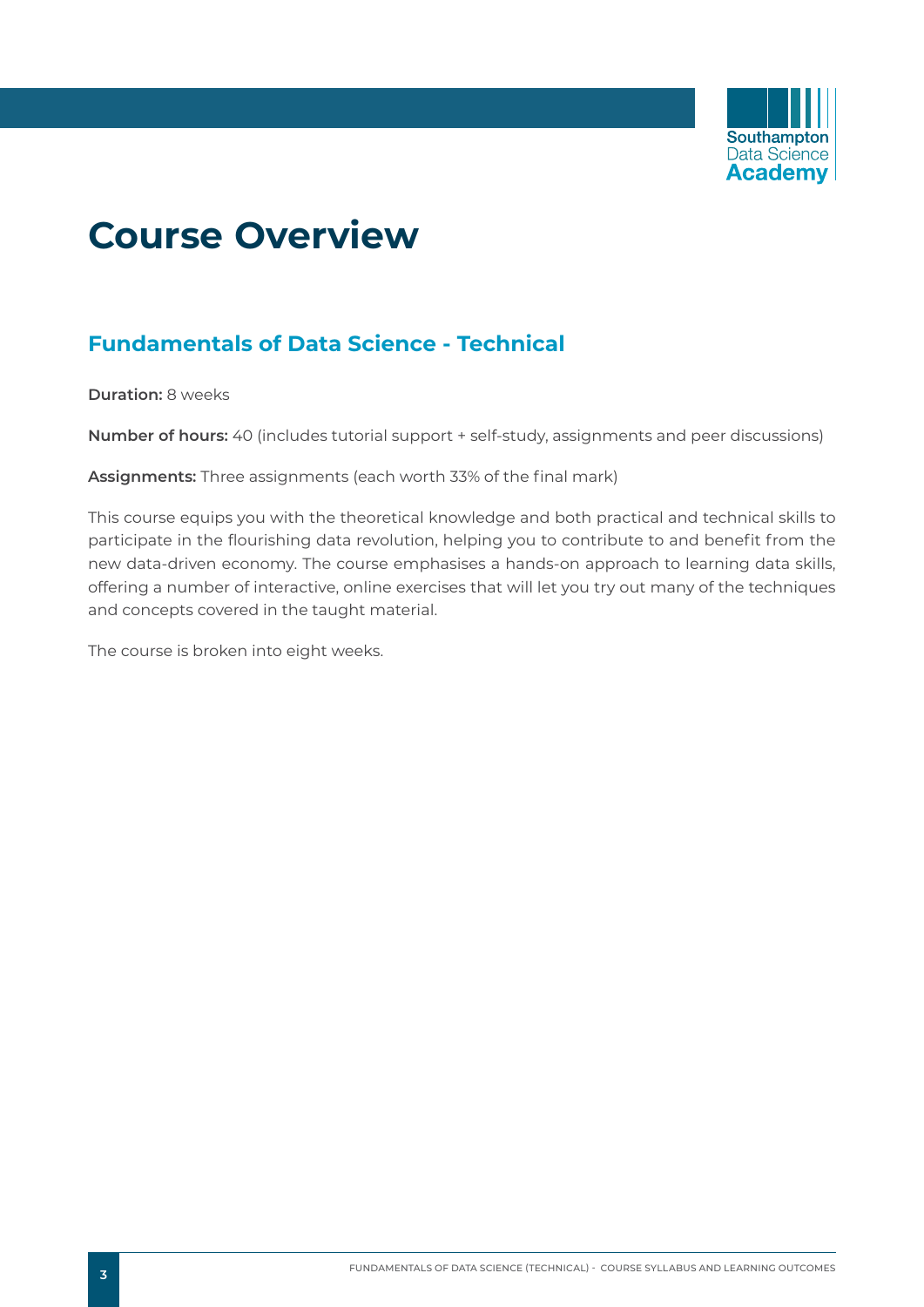

# **Course Structure**

## **Week 1**

In Week 1, you will meet your tutor and the other participants on this course and find out more about what you will be doing over the next eight weeks and how we will be supporting you. You will get "hands-on" experience of **Jupyter,** the web-based learning environment which you will use for the course exercises and assignments. This week also contains a **Python Primer** activity for those of you who are unfamiliar with the programming language or would like a refresher.

## **Week 2**

In Week 2, you will learn about the fundamental terminology and processes in Data Science, discovering the technology landscape that has helped fuel the data explosion, and the tools that data scientists use to unlock the hidden value in these vast amounts of data. This week also contains an introduction to using Python for Data Science.

## **Week 3**

You will begin gaining hands-on experience of Data Science in Week 3, focusing on collecting, storing and managing data. You will learn about the different sources of data and how they can be combined in order to increase the potential insights available.

## **Week 4 & 5**

Week 4 and 5 will help you understand how this data is analysed, covering a range of techniques that any Data Science team will encounter, from statistics to machine learning. You will use Python to analyse some given data.

## **Week 6 & 7**

In Week 6 and 7, you will learn about how the findings from Data Science work can be reported using different data visualisation techniques. You will discover the various ways in which particular types of data can be displayed in order to highlight a key finding and improve the impact of your reports.

## **Week 8**

In Week 8, you will look at the future of Data Science and we will support you to finish off your assignments.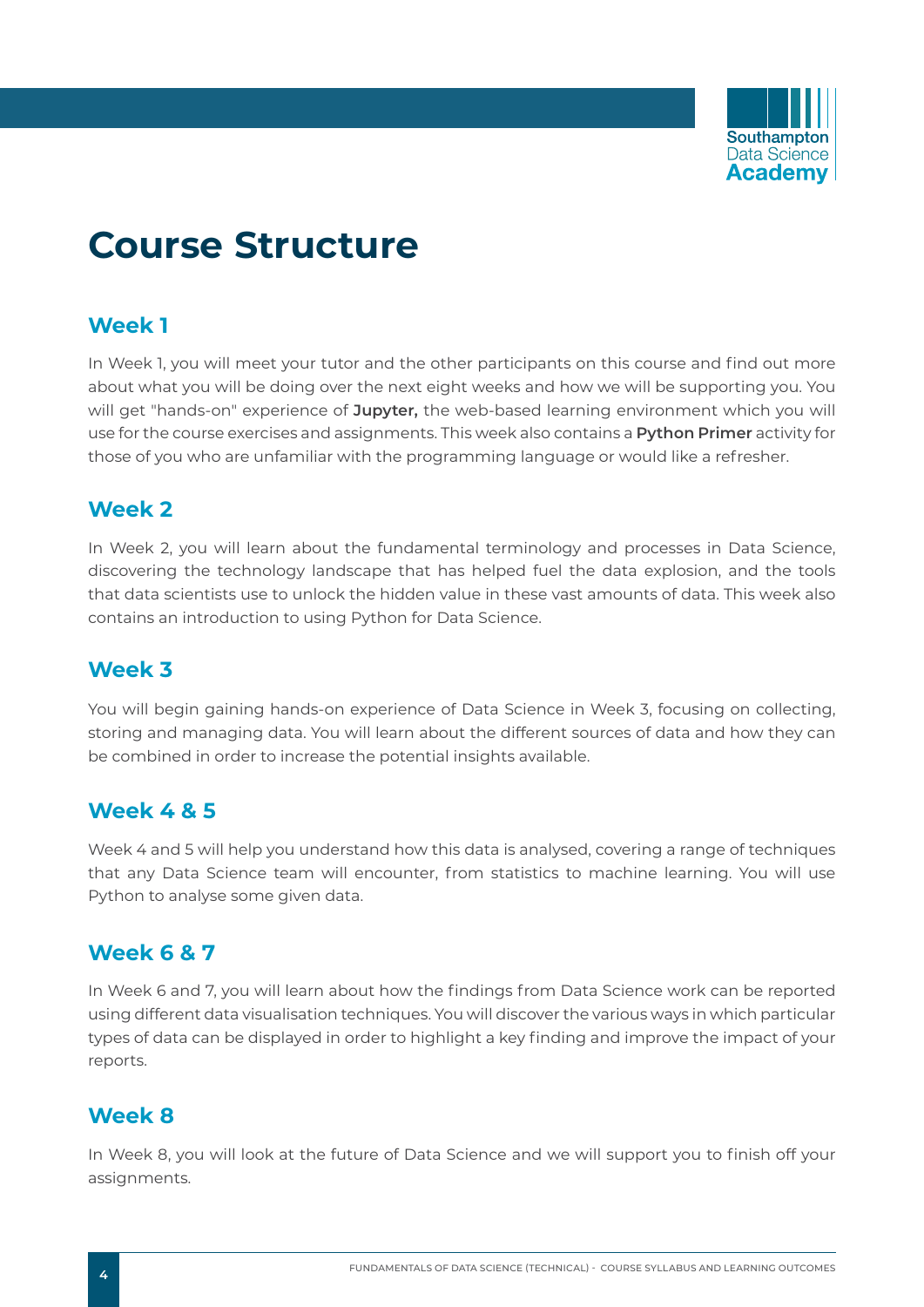

# **Aims and Learning Outcomes**

This module aims to provide you with the knowledge and expertise to become a proficient data scientist.

Having successfully completed this module, you will be able to:

- **O** Understand the key concepts in Data Science, including their real-world applications and the toolkit used by data scientists
- **O** Explain how data is collected, managed and stored for Data Science
- **O** Implement data collection and management scripts using NodeJS and MongoDB
- **O** Demonstrate an understanding of statistics and machine learning concepts that are vital for Data Science
- **O** Produce Python code to statistically analyse a dataset
- **O** Critically evaluate data visualisations based on their design and use for communicating stories from data
- **O** Plan and generate visualisations from data using Python and Bokeh

### **Hands-on Experience**

**Week 1** includes an (optional) introduction/'refresher' on **Python**. This includes online exercises for you to work through at your own pace. This not graded.

**Week 2** contains further **Python** practice exercises. You are encouraged to do these as these will help you with your assignments. Again, these practice exercises are not graded.

**Weeks 3 - 8** each include online exercises (ungraded) and a related graded coursework assignment.

### **Technology Stack used for Exercises and Assignments**

**Visualising** Bokeh (Python) **Stats / Analysis** NumPy / SciPy **Base** Python

**Management / Querying** | MongoDB (using Python)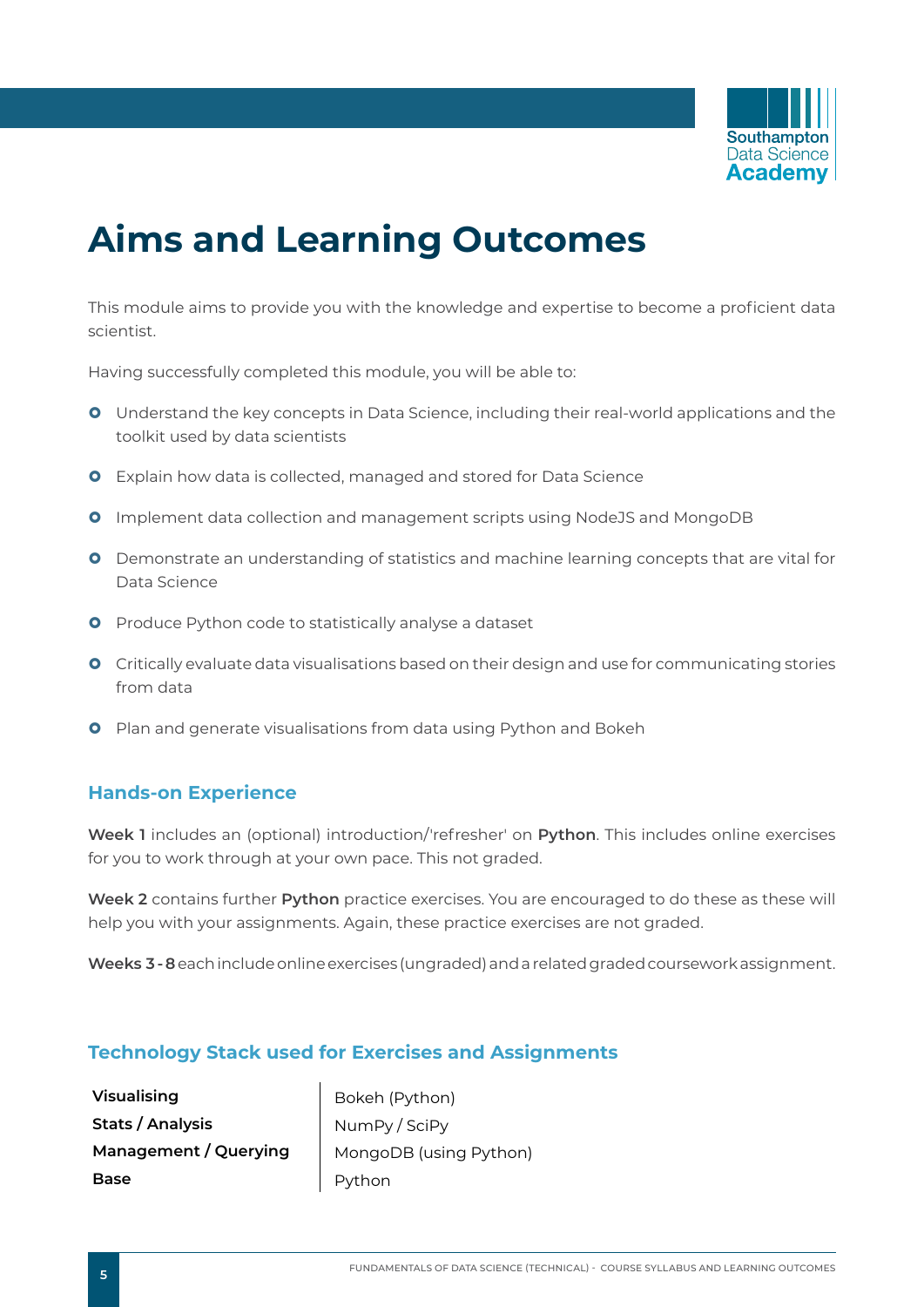

# **Modules and Topics**

### **Module 1: Welcome and Course Information**

- **O** Welcome and introduction
- **O** Learning outcomes of the week
- **O** What Data Science is and why it is important
- **O** Course syllabus and learning outcomes
- **O** Using discussion forums
- **O** Introduce yourself
- **O** Help and tutoring support
- **O** Course assignment details
- **O** A hands-on Jupyter familiarisation activity
- **O** Python Primer
- **O** Glossary of terminology

- **O** Describe the concepts of 'big data' and 'open data'
- **O** Identify and explain the core concepts of the Data Science Pipeline
- **O** Utilise Python programming language to perform basic data management and interrogation operations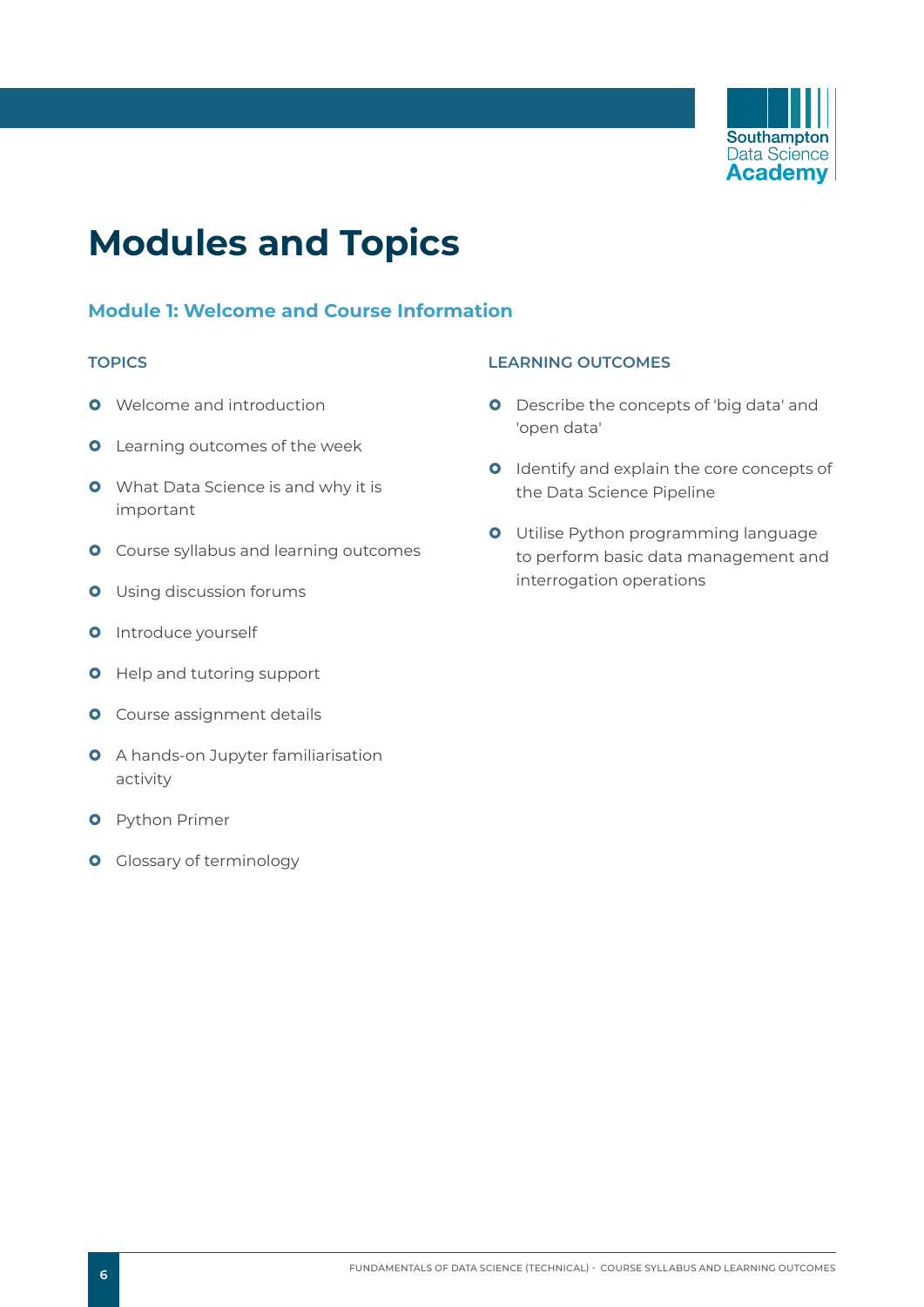

### **Module 2: Introduction to Core Concepts and Technologies**

- **0** Introduction
- **O** Learning outcomes of the week
- **O** Data Science in a nutshell
- **O** Terminology
- **O** The Data Science process
- **Q** A Data Science toolkit
- **O** Types of data
- **O** Example applications
- **O** Further reading
- **O** Summary

- **O** Describe what Data Science is
- **O** Explain why Data Science is different to other disciplines, including Statistics and Computer Science
- **O** Summarise the Data Science process and the steps involved
- **O** Reflect on what counts as Data Science
- **O** Classify types of data from a range of sources
- **O** Summarise the broad skillset required for doing Data Science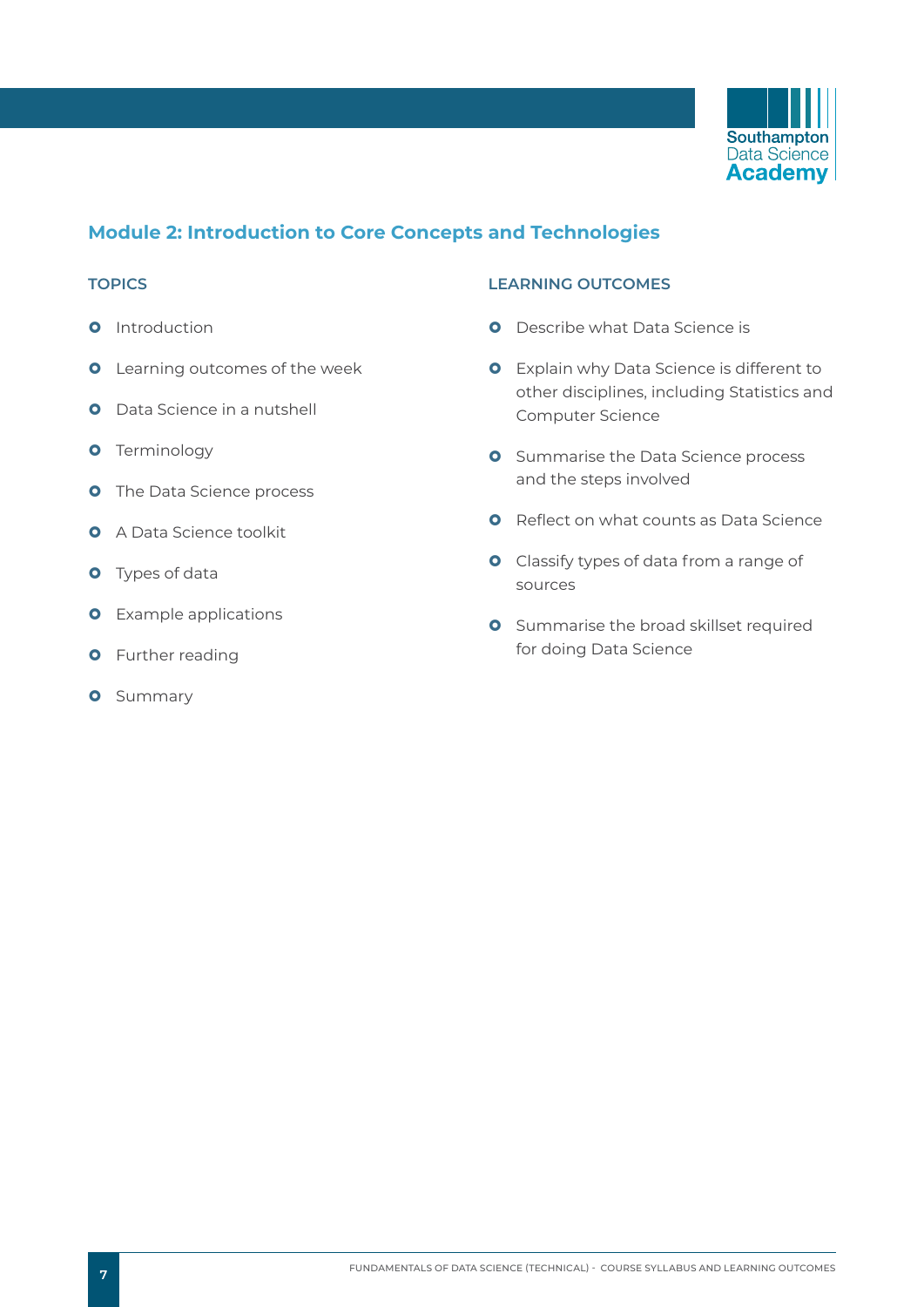

### **Module 3: Data Collection and Management**

- **0** Introduction
- **O** Learning outcomes of the week
- **O** Sources of data
- **Q** Data collection and APIs
- **O** Exploring and fixing data
- **O** Data storage and management
- **O** Using multiple data sources
- **O** Further reading
- **O** Summary

- **O** Explain the different sources of data for use in Data Science applications
- **O** Compare the different licensing options for data
- **O** Describe the role of APIs for data collection
- **O** Explain the role of data cleansing
- **O** Apply data collection techniques to store and manage data in MongoDB
- **Q** Assess the benefits and issues with collecting data from multiple sources
- **O** Write queries to extract data from MongoDb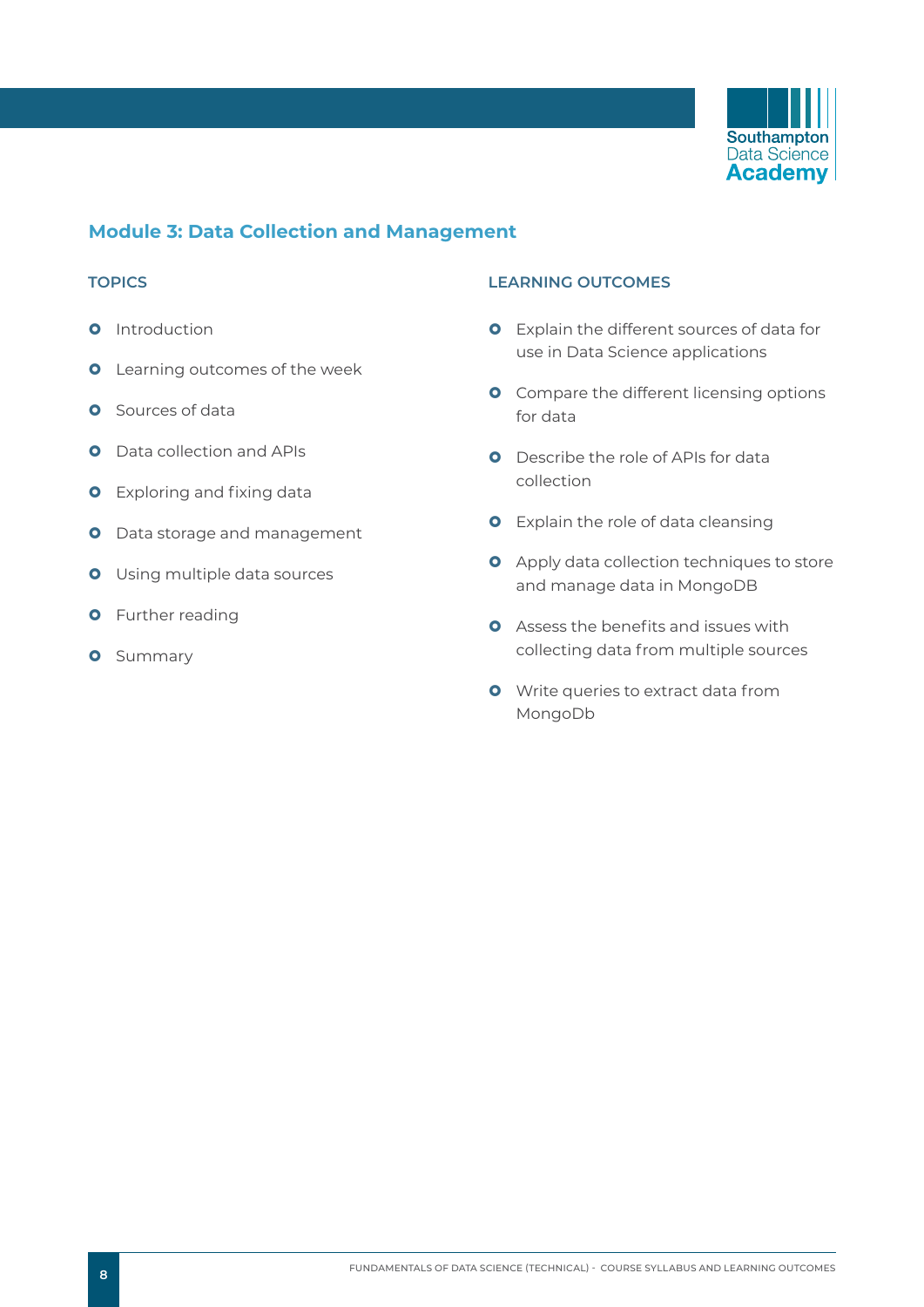

### **Module 4: Data Analysis**

- **0** Introduction
- **O** Learning outcomes of the week
- **O** Terminology and concepts
- **Q** Introduction to statistics
	- | Nature of statistics and introduction
	- | Central tendencies and distributions
	- O Variance
	- O Distribution properties and arithmetic
	- O Samples/CLT
- **O** Basic machine learning algorithms
	- O Linear regression
	- | SVM
	- O Naive Bayes
- **O** Further reading
- **O** Summary

- **Q** Describe the role of statistics in Data Science
- **O** Solve statistical problems using essential techniques for Data Science
- **O** Produce Python code to programmatically apply knowledge of statistics
- **O** Describe the purpose of machine learning and the different types of algorithm
- **O** Compare three basic machine learning algorithms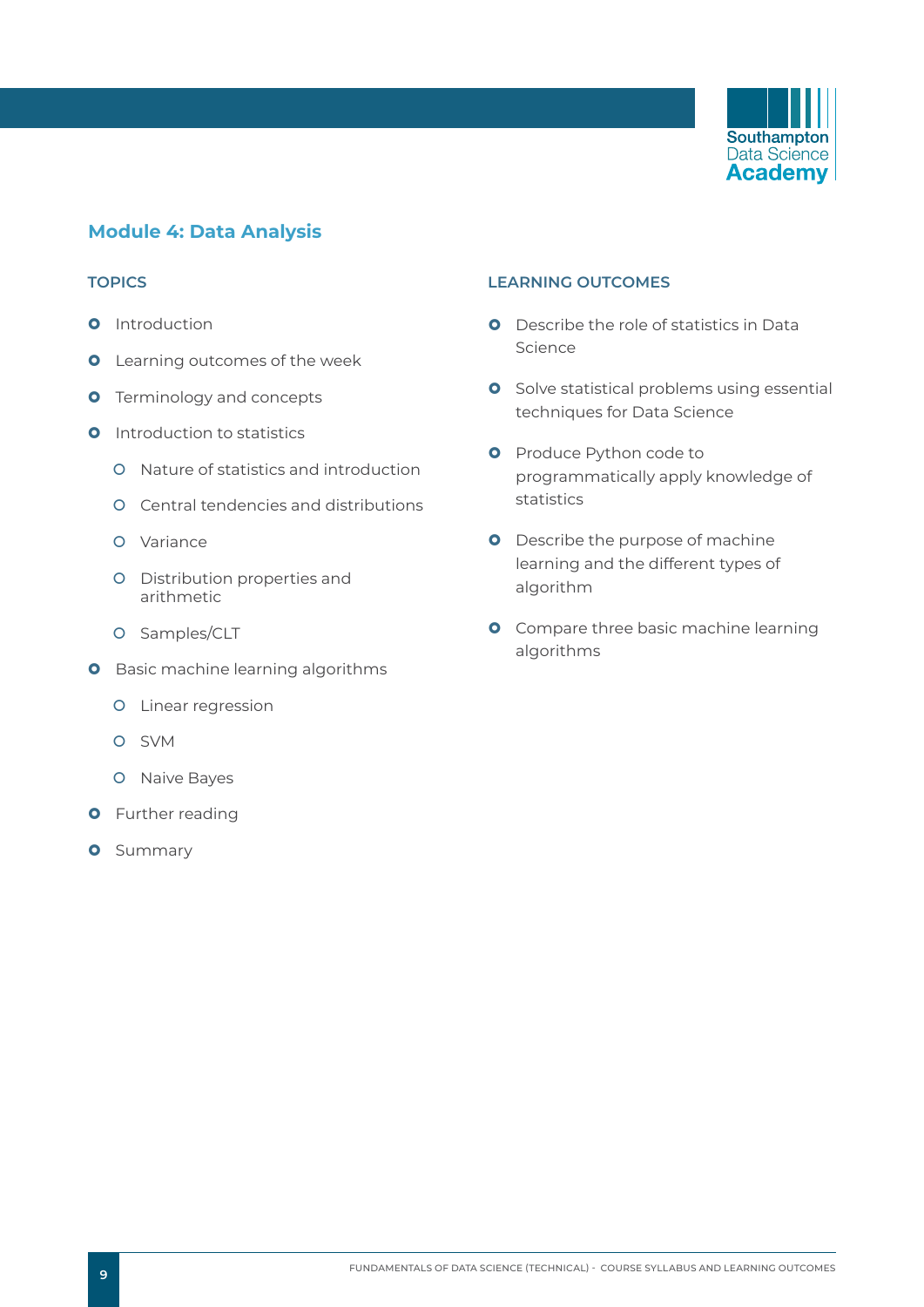

### **Module 5: Data Visualisation**

- **O** Introduction
- **O** Learning outcomes of the week
- **O** Types of data visualisation
	- O Exploratory
	- O Explanatory
- **O** Data for visualisation
	- O Data types
	- O Data encodings
	- O Retinal variables
	- | Mapping variables to encodings
	- O Visual encodings
- **O** Technologies for visualisation
	- O Bokeh (Python)
- **O** Further reading
- **O** Summary

- **O** Explain the purpose of data visualisation and its role within Data Science
- **O** Explain the differences between exploratory and explanatory visualisations
- **O** Compare different data types and the sorts of visualisation they can be used in
- **O** Describe the process of encoding data in a visual, and the different encodings that can be used
- **O** Evaluate the effectiveness of particular data encodings
- **O** Produce visualisations using Python (Bokeh)